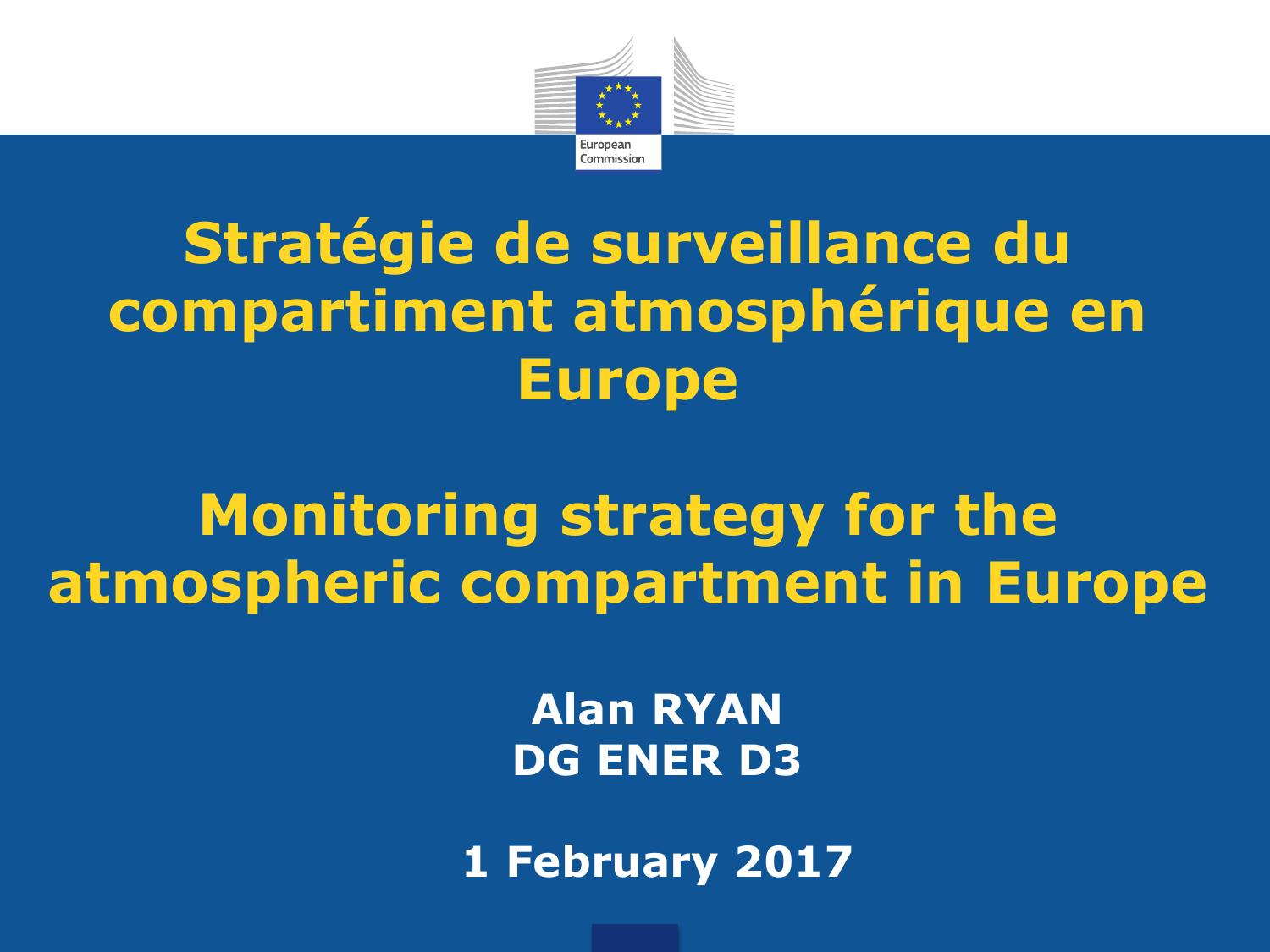

#### **Introduction**

*1. Legislative aspects 2. EURDEP 3. Verifications under Article 35 of the Euratom Treaty 4. Gamma dose rate 5. Airborne particulate sampling 6. Wet or dry deposition collectors 7. Future strategy document*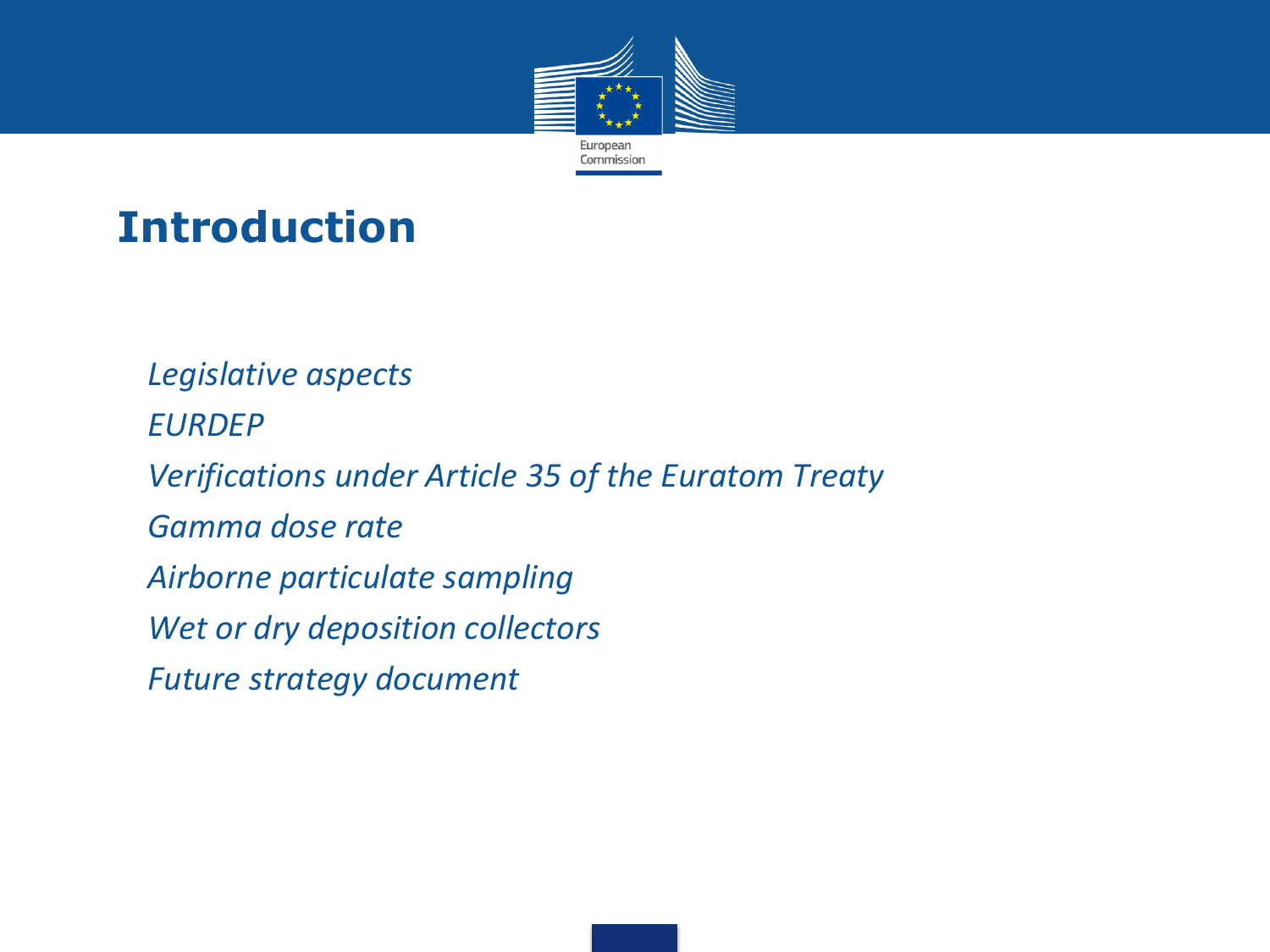

#### **Legislative aspects**

• *Article 35 of the Euratom Treaty states that "Each Member State shall establish the facilities necessary to carry out continuous monitoring of the level of radioactivity in the air, water and soil and to ensure compliance with the basic standards. The Commission shall have the right of access to such facilities: it may verify their operation and efficiency".*

• *In 2000 a Commission Recommendation (2000/473 Euratom) on the application of Article 36 of the Euratom Treaty concerning the monitoring of the levels of radioactivity in the environment for the purpose of assessing the exposure of the population as a whole recommended that external ambient gamma dose rates be measured continuously.*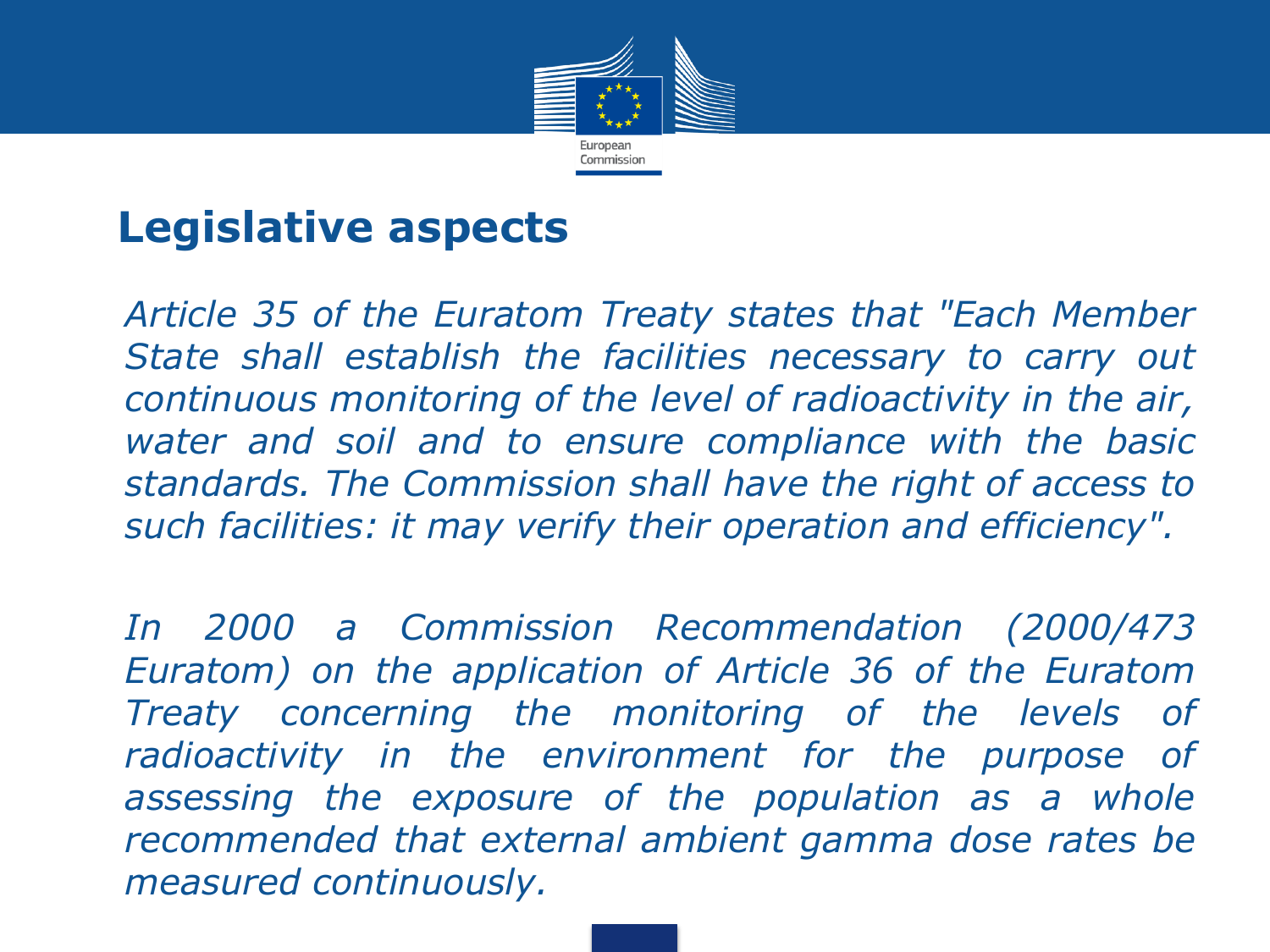

#### **EURDEP**

• *Dose rate data from 39 European countries, from about 5500 automatic stations available on an hourly basis and in addition from some 100 air concentration monitoring stations on a daily basis during an emergency, as well as under normal conditions.*

• *<https://remon.jrc.ec.europa.eu/>*

• *Celebrated 20 years in 2015*

• *The IAEA IRMIS is based on the EURDEP model*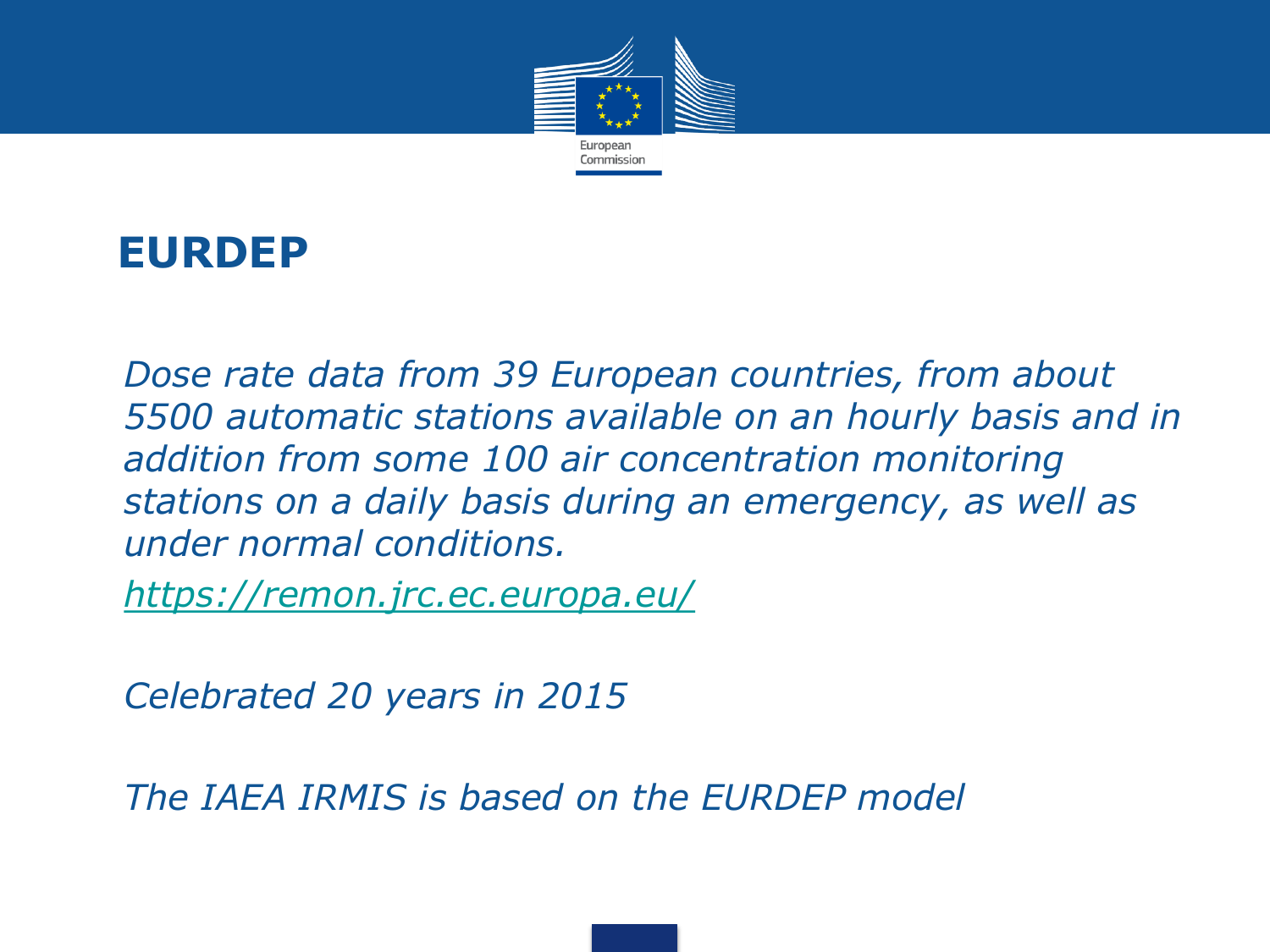

#### **Verifications under Article 35 of the Euratom Treaty**

• *Since 1994 over 100 verification missions. Reports are available at:* • *<http://ec.europa.eu/energy/node/1221>*

• *Varied targets (national monitoring systems, plant specific etc.)*

• *Current focus on large population centres*

• *Importance of laboratories performing analysis*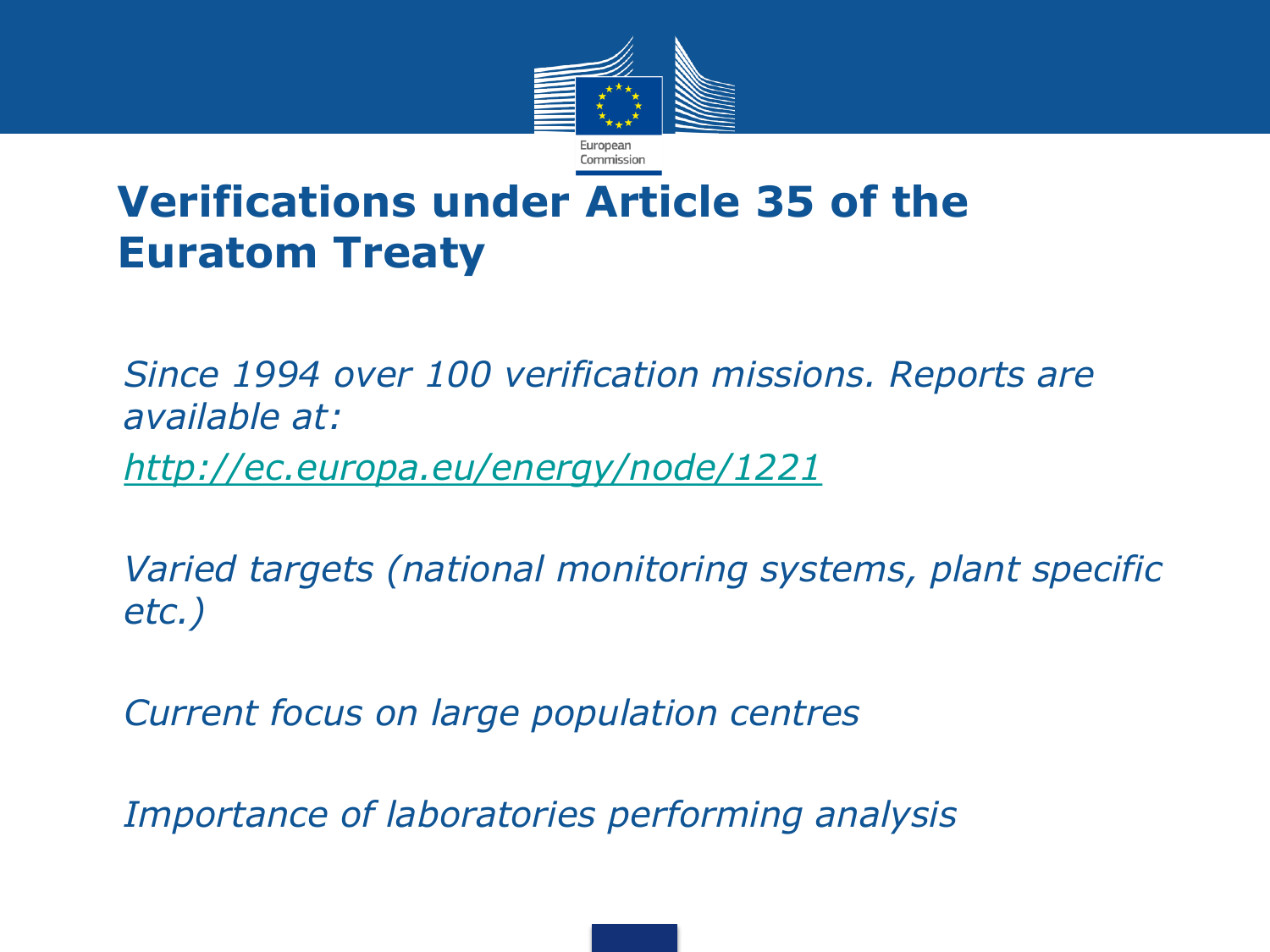

#### **Gamma dose rate monitoring**

• *Geiger Muller counter most common instrument*

• *Ideal siting – 1m above ground in unobstructed environment*

• *Other instruments include NaI and LaBr3 detectors*

• *Much data in EURDEP comes from such instruments*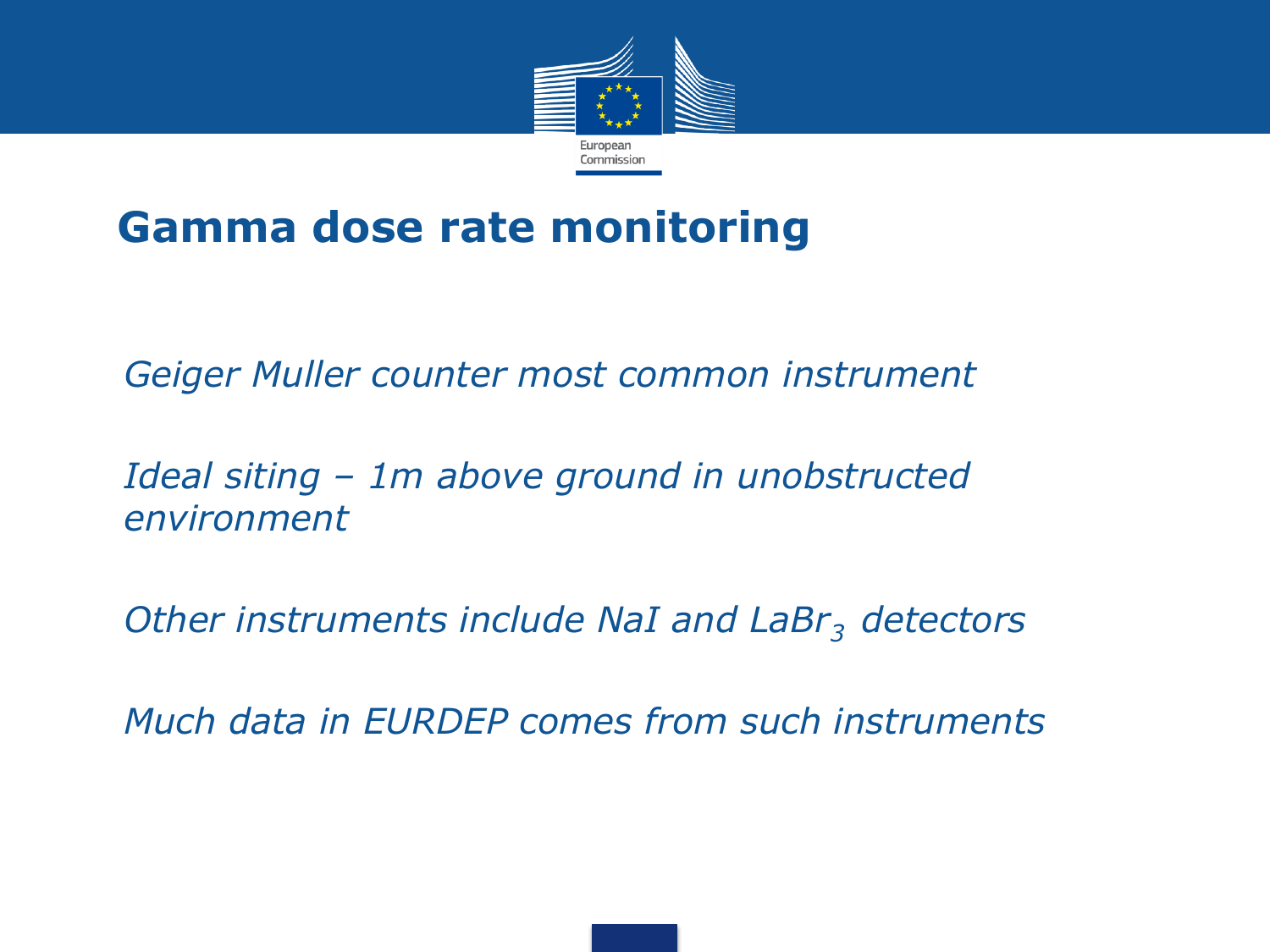

#### **Denmark:** dose rate station with a GM-tube and spectral station with a 2x2'' NaI crystal



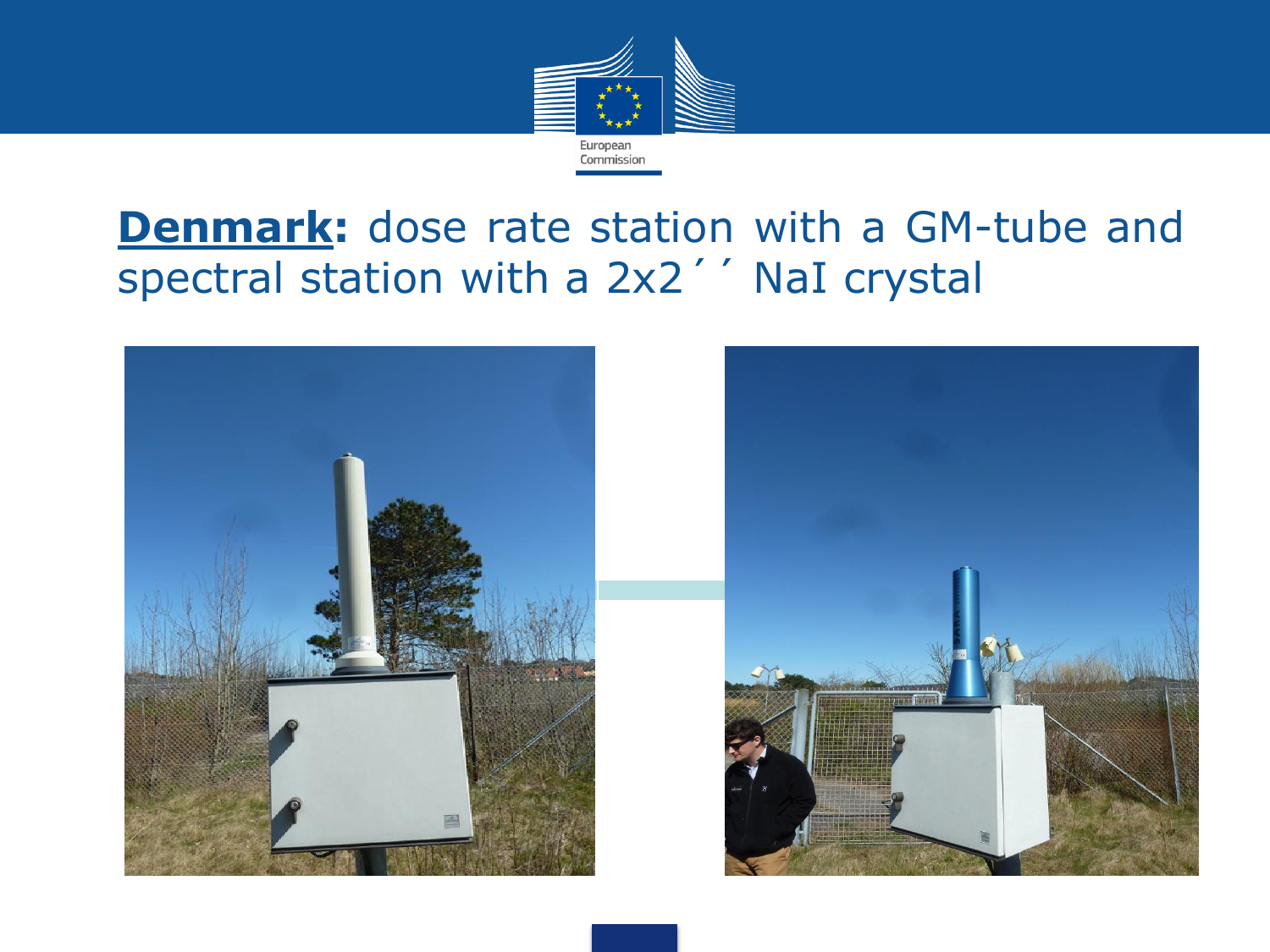

#### **Greece:** Thessaloniki – gamma dose rate probe

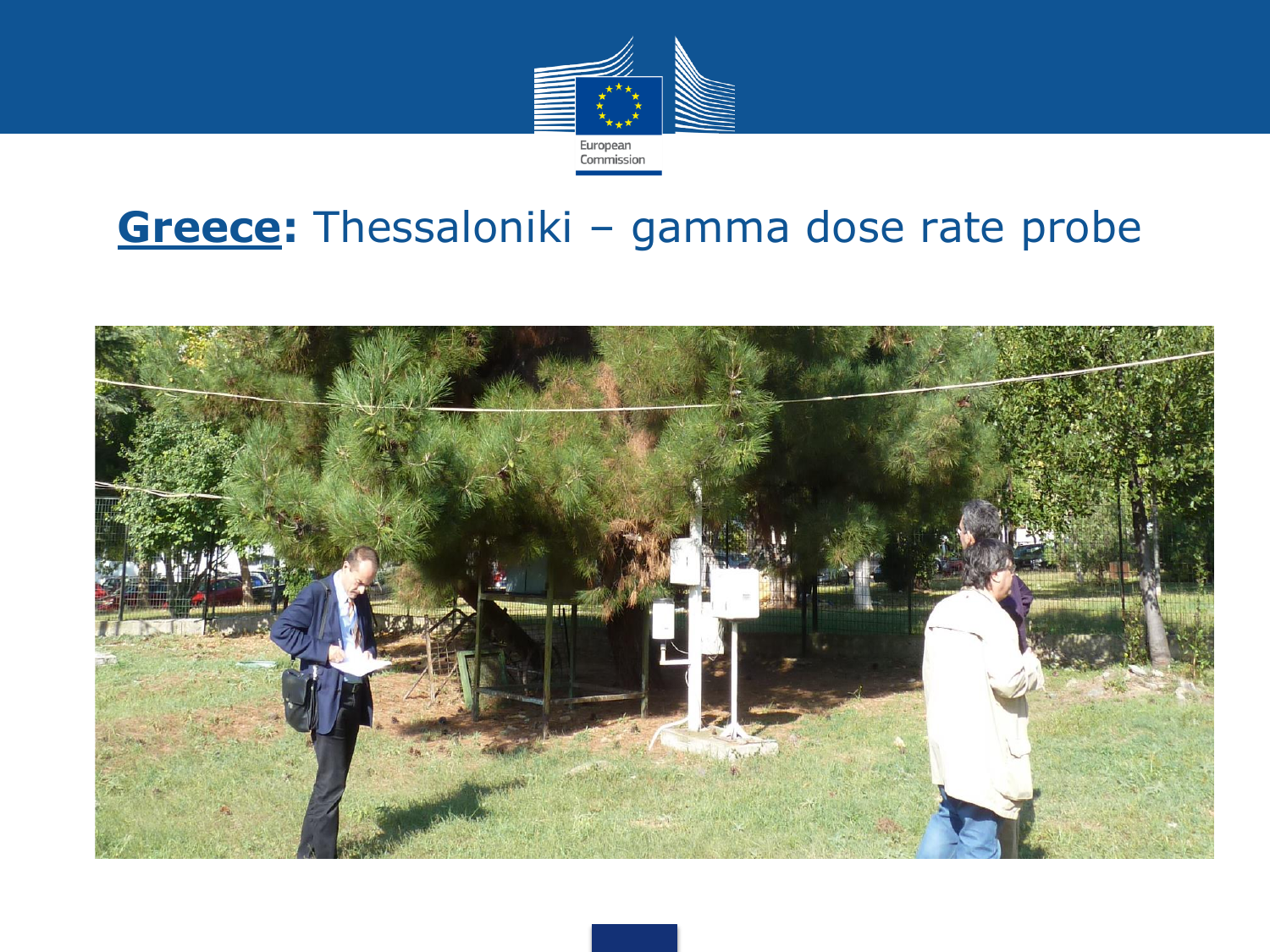

#### **Airborne particulate sampling**

• *Low/medium/high volume with filter for subsequent laboratory analysis*

• *Common equipment problems (flow rate, clogging etc.)*

• *Laboratory analysis requires proper procedures in place*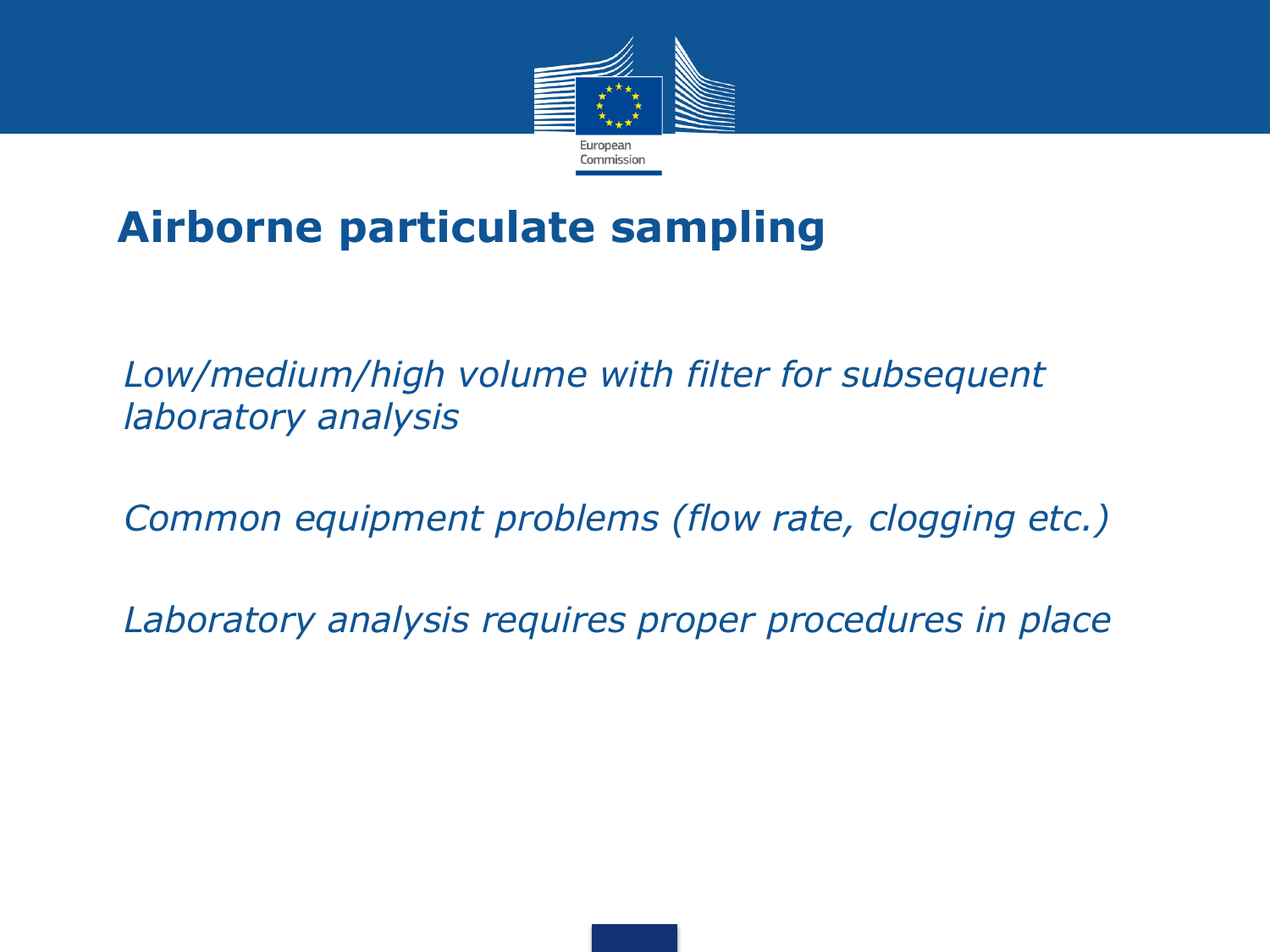

#### **Cyprus:** automatic sampler for total alpha, total beta and gamma radionuclides in aerosols

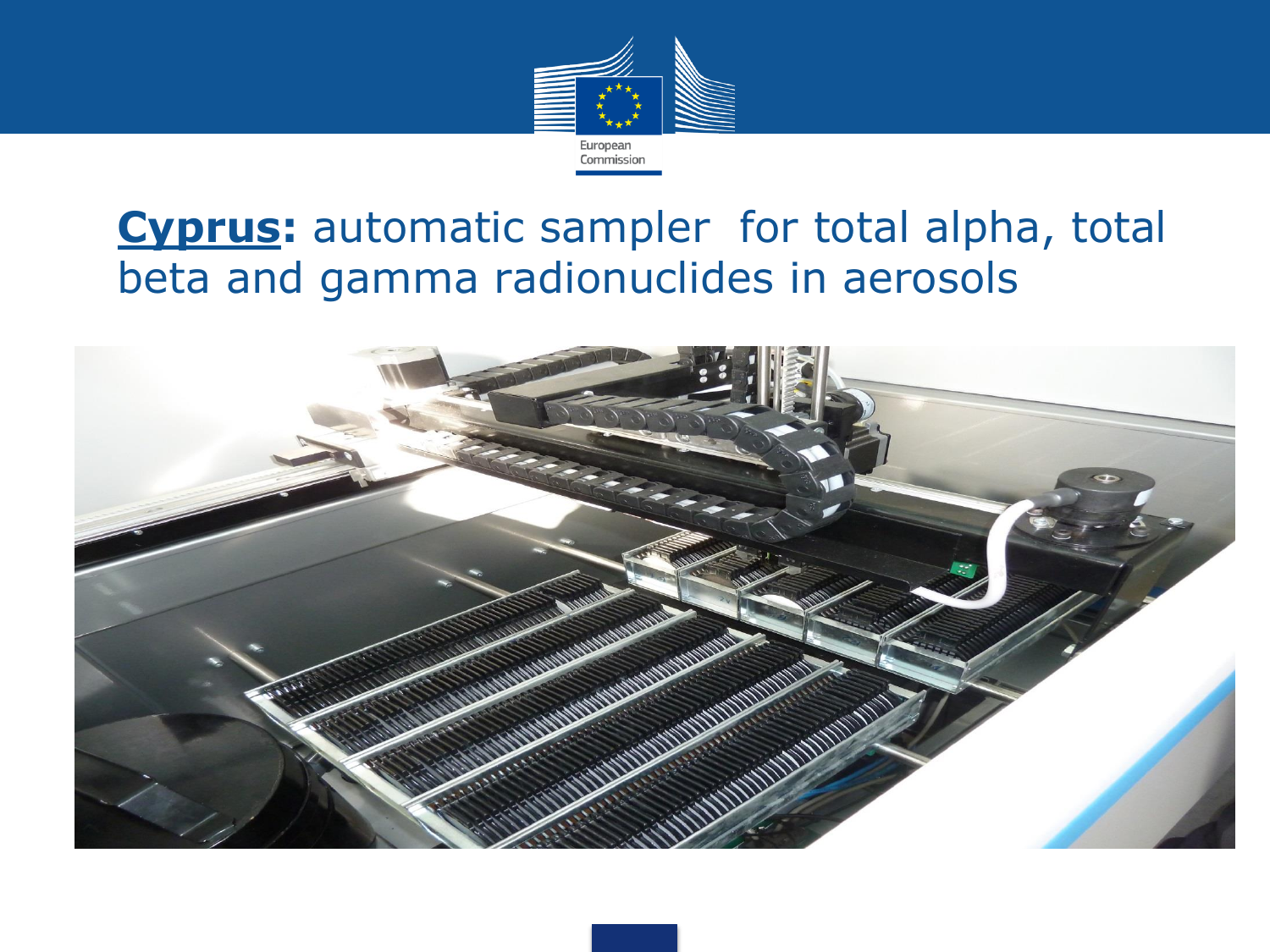

#### **Wet or dry deposition collectors**

• *Can be of various dimensions and materials*

• *In some instances heated in winter*

• *Subsequent analysis in laboratory*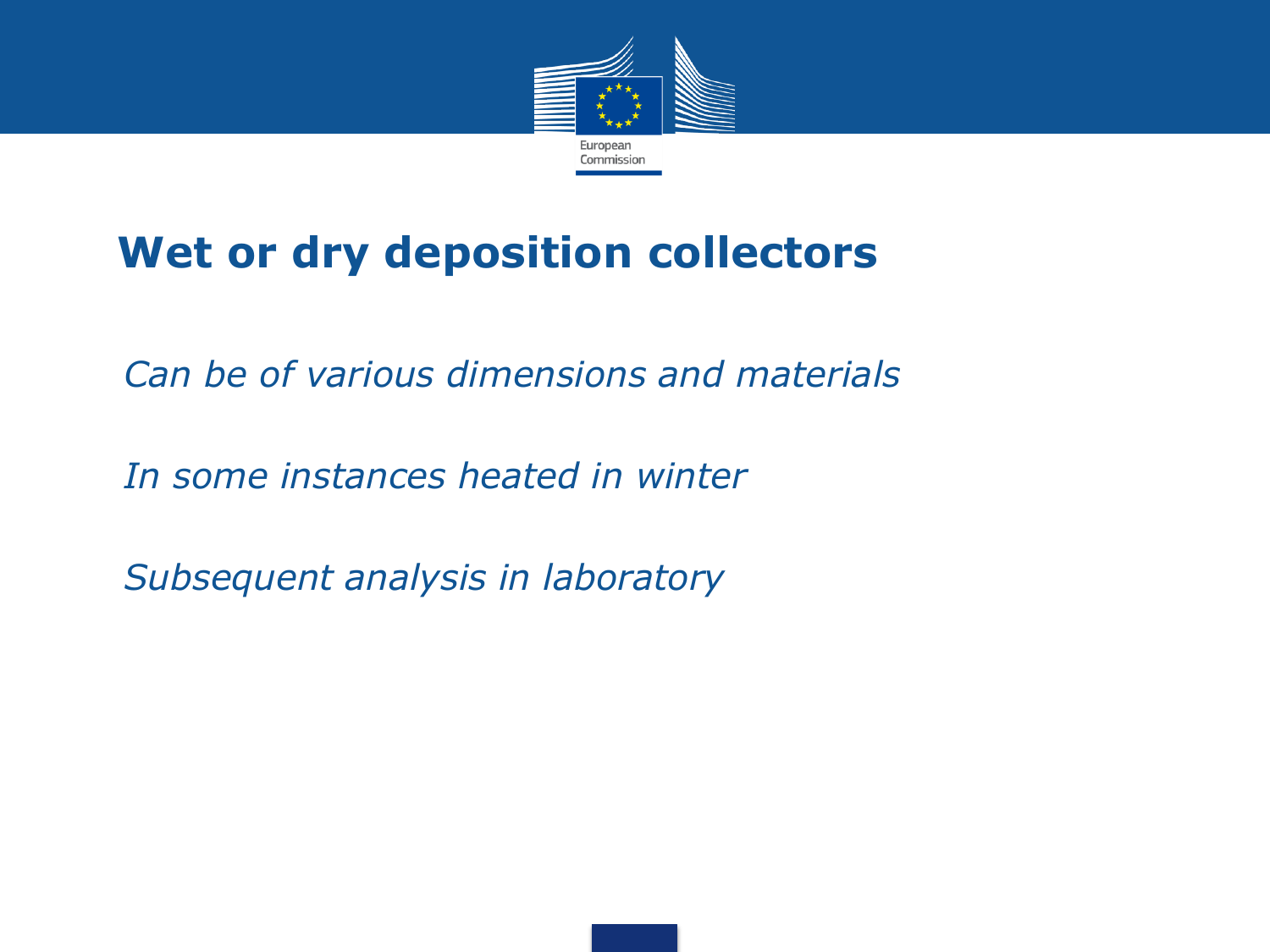

#### **Future strategy document**

• *The methods and equipment used in the Member States for environmental and discharge monitoring are highly variable.*

• *Lack of technical guidance issued at EU level.*

• *ENER D.3 has proposed guidelines on monitoring methodology in the form of a technical guidance document on the implementation of the Euratom Treaty Article 35 in the EU Member States.*

• *Discussed with the Member States at the Art. 35/36 meeting in April 2016. Informal comments from some Member States.*